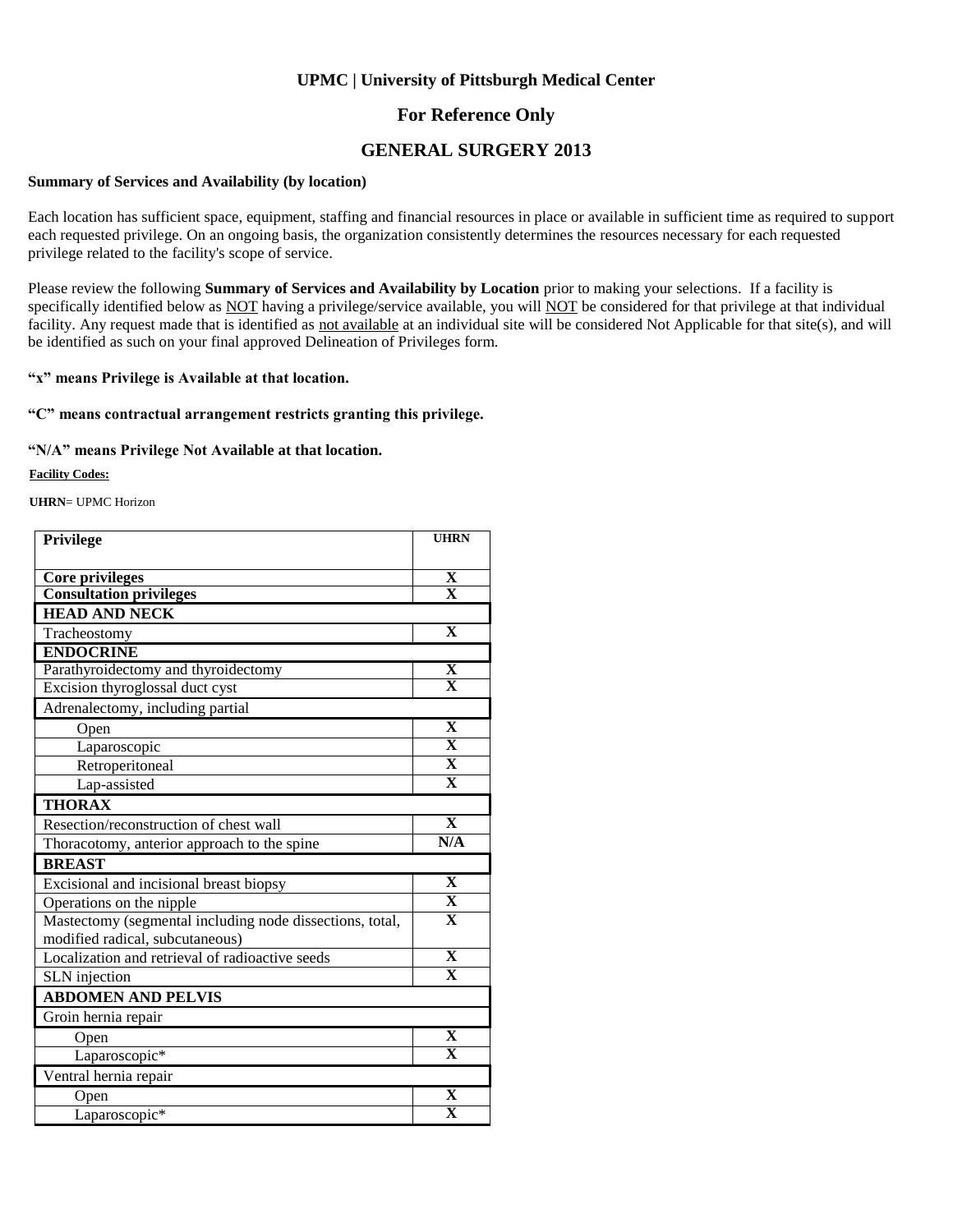## **For Reference Only**

### **GENERAL SURGERY 2013**

Page 2 of 5

| Privilege                                                   | <b>UHRN</b>             |
|-------------------------------------------------------------|-------------------------|
| Umbilical hernia repair                                     |                         |
| Open                                                        | X                       |
| Laparoscopic*                                               | X                       |
| Peritoneal/retroperitoneal dissection (e.g. for exposure of | X                       |
| the spine or lymphadenectomy)                               |                         |
| Exploratory laparotomy/laparoscopy                          | $\overline{\mathbf{X}}$ |
| Diaphragmatic Herniorrhaphy                                 | $\mathbf X$             |
| <b>ALIMENTARY TRACT</b>                                     |                         |
| Esophagectomy                                               | $\mathbf X$             |
| Nissen fundoplication                                       |                         |
| Open                                                        | X                       |
| Laparoscopic                                                | $\mathbf X$             |
| Gastrectomy, gastroenterostomy, gastrostomy                 |                         |
| Open                                                        | $\overline{\mathbf{X}}$ |
| Laparoscopic*                                               | $\overline{\mathbf{X}}$ |
| Vagotomy except highly selective                            | X                       |
| Highly selective vagotomy                                   |                         |
| Open                                                        | $\mathbf X$             |
| Laparoscopic*                                               | $\overline{\mathbf{X}}$ |
| Cholecystectomy (all techniques), cholecystostomy,          | X                       |
| common bile duct exploration                                |                         |
| Appendectomy                                                |                         |
| Open                                                        | X                       |
| Laparoscopic                                                | X                       |
| Incision, excision, resection of intestine, including       | $\overline{\mathbf{X}}$ |
| placement of enterostomy                                    |                         |
| Hemorrhoidectomy, Stapled hemorrhoidectomy,                 | X                       |
| sphincterotomy, fistulotomy and other techniques            | $\overline{\mathbf{X}}$ |
| Transanal excision/fulguration of anorectal<br>mass         |                         |
| Repair enterocele/rectocele*                                | $\overline{\mathbf{X}}$ |
| Reconstructive perineal procedures (sphincteroplasty,       | $\overline{\mathbf{X}}$ |
| repair vesico-vaginal-enteric fistula)*                     |                         |
| Colectomy (all)/colostomy                                   |                         |
| Open                                                        | $\mathbf X$             |
| Laparoscopic*                                               | $\overline{\textbf{X}}$ |
| Transanal                                                   |                         |
| <b>TEMIS</b>                                                | $\overline{\mathbf{X}}$ |
| <b>TEMS</b>                                                 | $\overline{\mathbf{X}}$ |
| Splenectomy                                                 |                         |
| Open                                                        | X                       |
| Laparoscopic*                                               | $\overline{\mathbf{X}}$ |
| Abdominoperineal resection                                  |                         |
| Open                                                        | $\mathbf X$             |
| Laparoscopically assisted*                                  | $\overline{\mathbf{X}}$ |
| Restorative proctocolectomy*                                | $\overline{\mathbf{X}}$ |
| Liver resections*                                           |                         |
| Open                                                        | N/A                     |
|                                                             |                         |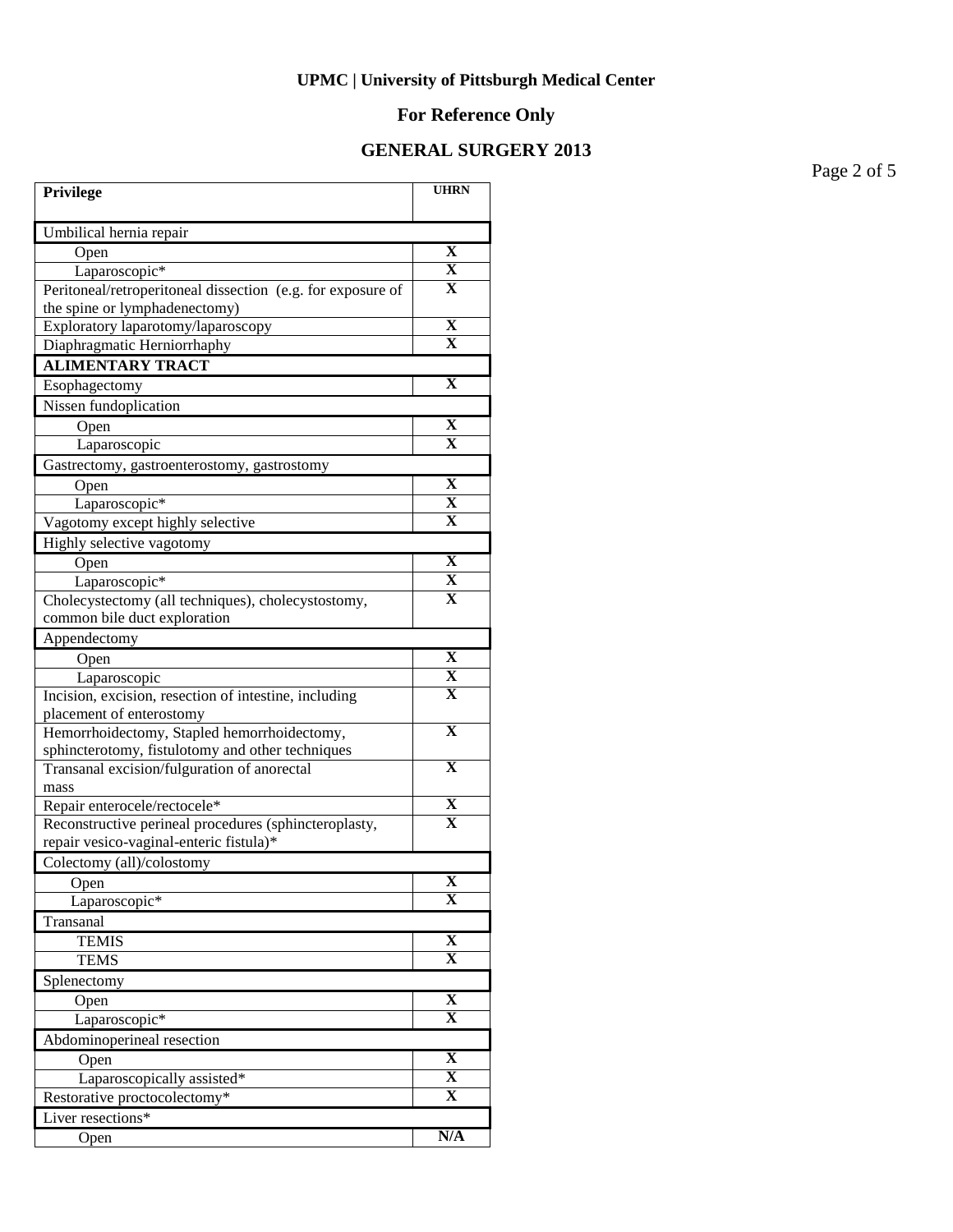## **For Reference Only**

### **GENERAL SURGERY 2013**

Page 3 of 5

| Privilege                                           | <b>UHRN</b>                    |
|-----------------------------------------------------|--------------------------------|
| Laparoscopic                                        | N/A                            |
| Pancreas resections/debridement                     |                                |
| Open                                                | X                              |
| Laparoscopic                                        | $\overline{\mathbf{X}}$        |
| Pancreatectomy                                      | $\overline{\textbf{X}}$        |
| <b>GENITOURINARY TRACT</b>                          |                                |
| (In conjunction with other procedures)              |                                |
| Insertion cystostomy tube                           | X                              |
| Partial cystectomy, bladder repair                  | $\mathbf X$                    |
| Nephrectomy                                         | X                              |
| Hysterectomy                                        | X                              |
| Salpingooophorectomy                                | $\mathbf X$                    |
| <b>SKIN/SOFT TISSUE/BONE</b>                        |                                |
| Regional lymph node dissections,                    |                                |
| partial/complete including sentinel node techniques |                                |
| Cervical                                            | $\mathbf X$                    |
| Axillary                                            | $\overline{\mathbf{X}}$        |
| Mediastinal                                         | N/A                            |
| Periaortic                                          | X                              |
| Pelvic                                              | $\overline{\textbf{X}}$        |
| Sentinel Node Biopsy                                | $\overline{\textbf{X}}$        |
| Skin grafting, partial and full thickness           | $\overline{\mathbf{X}}$        |
| Fasciotomy                                          | $\overline{\textbf{X}}$        |
| Amputations                                         | $\overline{\textbf{X}}$        |
| Biopsy peripheral nerve                             | $\mathbf X$                    |
| <b>TRAUMA</b>                                       |                                |
| Pericardial window/pericardiocentesis               | X                              |
| Lung lobectomy                                      | N/A                            |
| Pneumonectomy                                       | N/A<br>$\overline{\textbf{X}}$ |
| Procedures on Esophagus<br>Teletrauma               | N/A                            |
| <b>ENDOSCOPY</b>                                    |                                |
| Esophagogastroduodenoscopy/biopsy                   | X                              |
| Esophageal stent placement                          | X                              |
| Percutaneous endoscopic gastrostomy                 | $\overline{\mathbf{X}}$        |
| Laryngoscopy                                        | X                              |
| Bronchoscopy/biopsy                                 | X                              |
| Anoscopy/Proctoscopy                                | $\overline{\mathbf{X}}$        |
| Sigmoidoscopy/Colonoscopy/Biopsy/                   | X                              |
| Polypectomy/Stents                                  |                                |
| <b>BURN SURGERY</b>                                 | $\overline{\textbf{X}}$        |
| <b>INTRAOPERATIVE ULTRASOUND</b>                    | X                              |
| <b>ULTRASOUND</b>                                   |                                |
| Focused Abdominal Sonogram for Trauma<br>(FAST)     | $\mathbf X$                    |
| <b>VIDEOMAPPING</b>                                 |                                |
| Videoassisted parathyroidectomy/thyroidectomy       | N/A                            |
| Videoassisted neuroendocrine tumor resection        | N/A                            |
| Intraoperative Nuclear Mapping (Gamma Probe)        | N/A                            |
|                                                     |                                |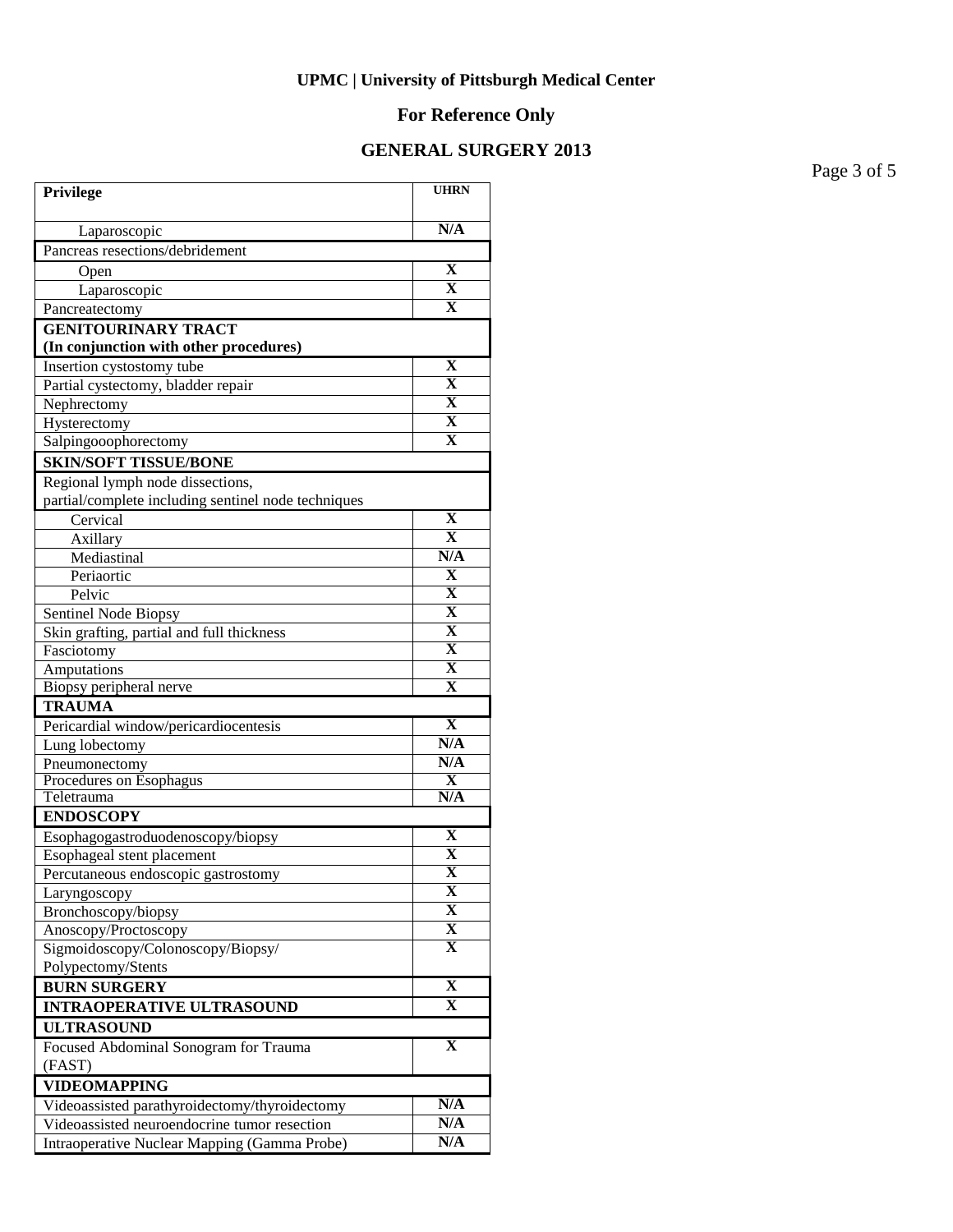## **For Reference Only**

### **GENERAL SURGERY 2013**

Page 4 of 5

| Privilege                                                 | <b>UHRN</b>             |
|-----------------------------------------------------------|-------------------------|
| <b>TELEMEDICINE</b>                                       | X                       |
| <b>ROBOTICS (Certificate Required)</b>                    | N/A                     |
| <b>FLUOROSCOPY</b> (Certificate Required)                 | $\mathbf{x}$            |
| <b>LASER</b>                                              |                         |
| Nd:YAG                                                    | X                       |
| CO <sub>2</sub>                                           | $\overline{\mathbf{X}}$ |
| KTP:YAG                                                   | $\overline{\mathbf{X}}$ |
| Argon                                                     | $\overline{\mathbf{X}}$ |
| Excimer-308 nm                                            | $\overline{\mathbf{X}}$ |
| Diode-532 nm                                              | $\overline{\mathbf{X}}$ |
| Diode-630 nm                                              | $\overline{\mathbf{X}}$ |
| Diode-810 nm                                              | $\overline{\mathbf{X}}$ |
| Diode (Indigo)-832 nm                                     | $\overline{\mathbf{X}}$ |
| Ho:YAG                                                    | $\overline{\mathbf{X}}$ |
| <b>ANESTHESIA</b>                                         |                         |
| <b>Moderate Sedation</b>                                  | $\mathbf X$             |
| <b>CRITICAL CARE</b>                                      |                         |
| Medical supervision of intensive care unit patients,      | $\mathbf X$             |
| emergency transport, critical illness, and multi-system   |                         |
| organ failure                                             |                         |
| Arterial catheter insertion                               | $\overline{\mathbf{X}}$ |
| Central venous and percutaneous dialysis catheter         | $\overline{\textbf{X}}$ |
| insertion                                                 |                         |
| Pulmonary artery catheter insertion                       | X                       |
| Pericardiocentesis                                        | $\overline{\textbf{X}}$ |
| Interpretation and management of hemodynamic data         | $\overline{\mathbf{X}}$ |
| Initiation and management of vasoactive and/or anti-      | N/A                     |
| arrhythmic drug infusions                                 |                         |
| Debrillation/cardioversion                                | N/A<br>N/A              |
| Transthoracic echocardiography (limited)                  | N/A                     |
| Airway management of the non-intubated patient            | $\mathbf{X}$            |
| Endotracheal intubation (oral, nasal)                     | $\mathbf X$             |
| Cricothyrotomy<br>Percutaneous tracheostomy               | $\mathbf X$             |
|                                                           | $\overline{\mathbf{X}}$ |
| <b>Bronchoscopy</b><br>Thoracentesis                      | N/A                     |
| Thoracostomy tube insertion/management                    | $\mathbf X$             |
| Mechanical ventilation – initiation and management        | N/A                     |
| Renal replacement therapy management                      | X                       |
| Nutritional management of the ICU patient                 | $\mathbf X$             |
| Lumbar puncture                                           | N/A                     |
| Intercostal nerve block                                   | $\mathbf X$             |
| Cardiopulmonary resuscitation                             | X                       |
| Abdominal paracentesis                                    | X                       |
| Diagnostic ultrasonography                                | $\mathbf X$             |
| Fluoroscopy                                               | X                       |
| Administration of intermittent and continuous sedation,   | X                       |
| analgesia, and intravenous anesthetics for management of  |                         |
| critically ill patients, as well as for moderate and deep |                         |